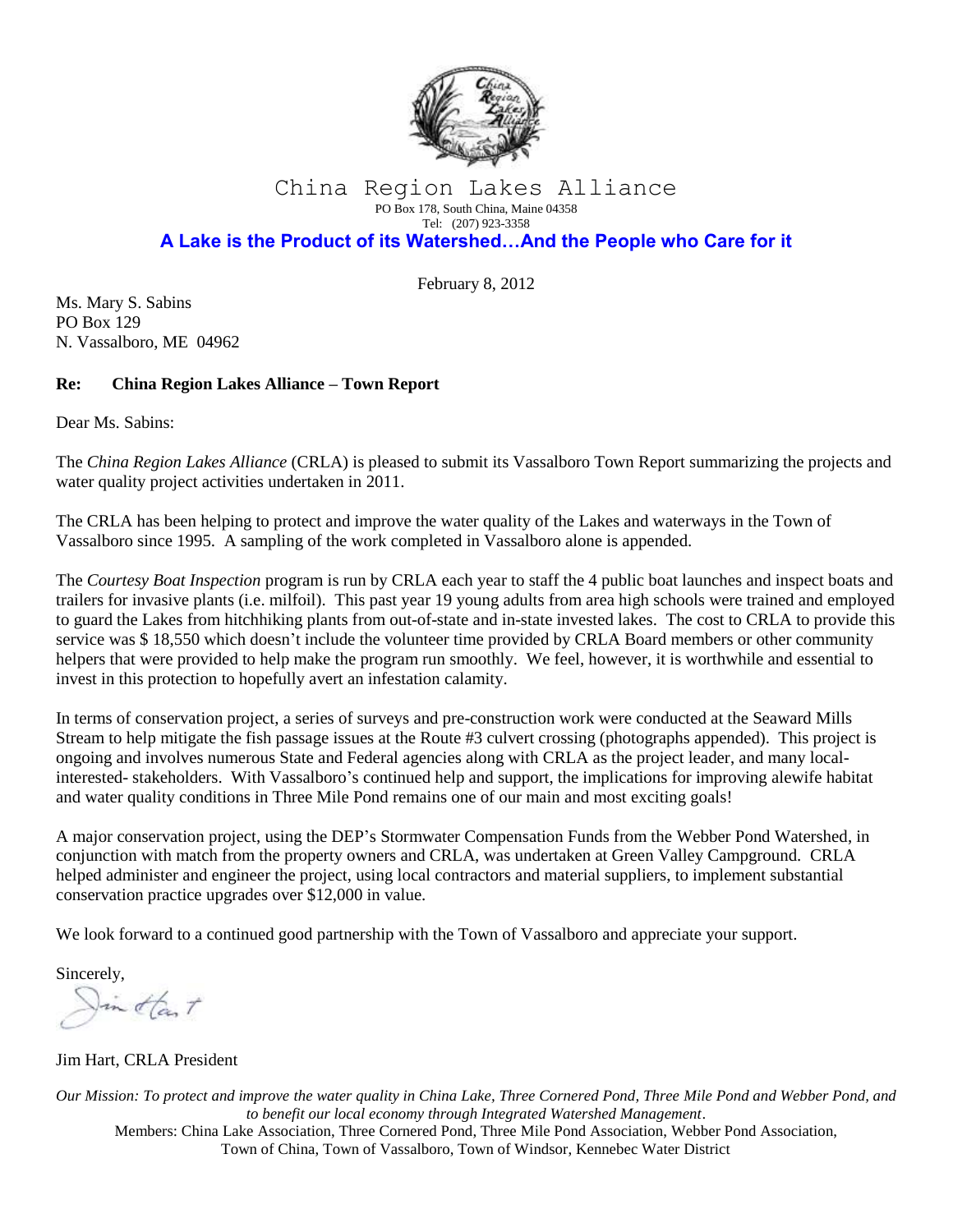

Figure 2 - Route 32 Plunge Pool - **After** (hauled away 4 yards of sediment)

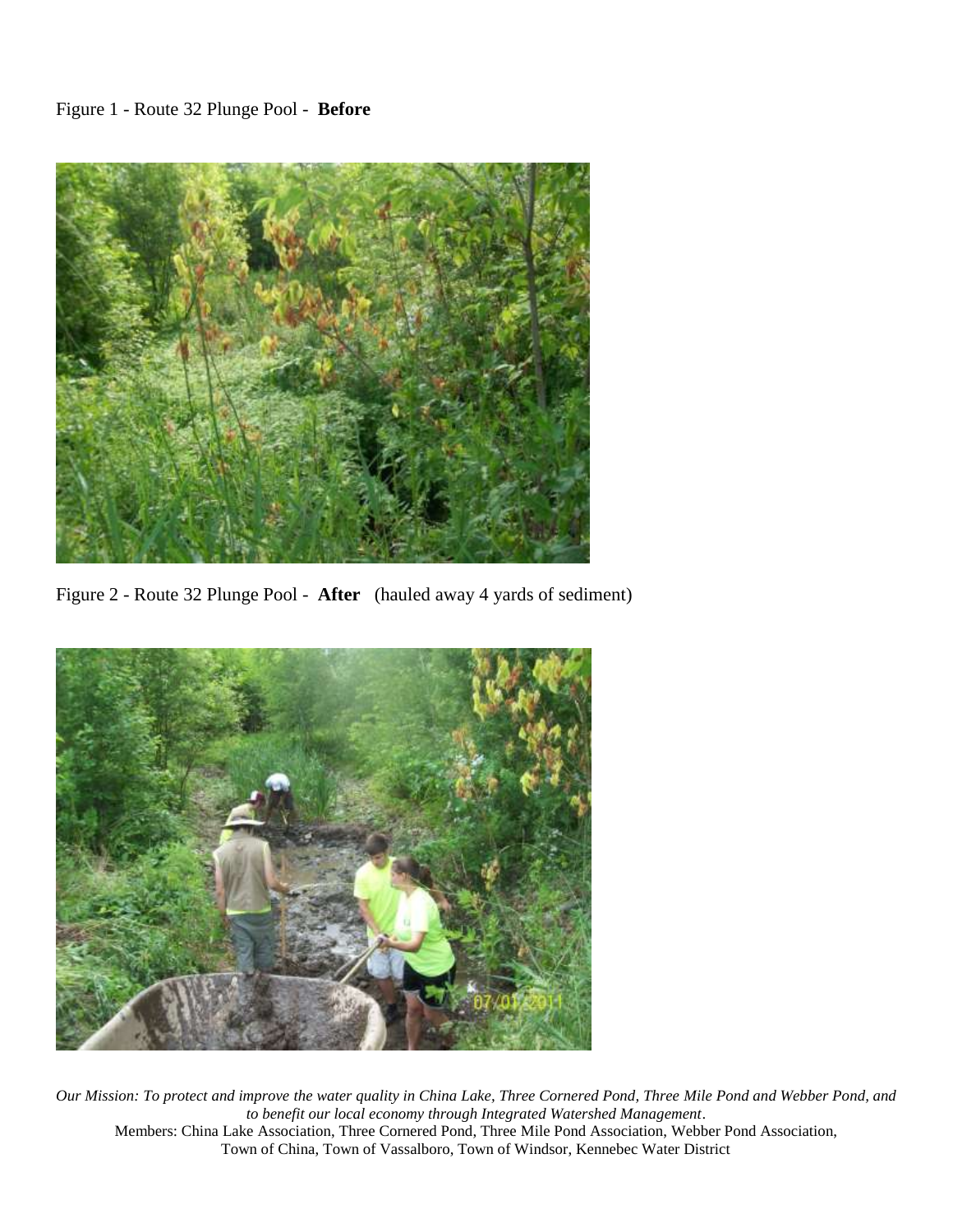Figure 3 - China Lake Kiosk at E. Vassalboro Boat Landing with Public Works Department



Figure 4 - China Lake Kiosk at E. Vassalboro Boat Landing with Public Works Department-

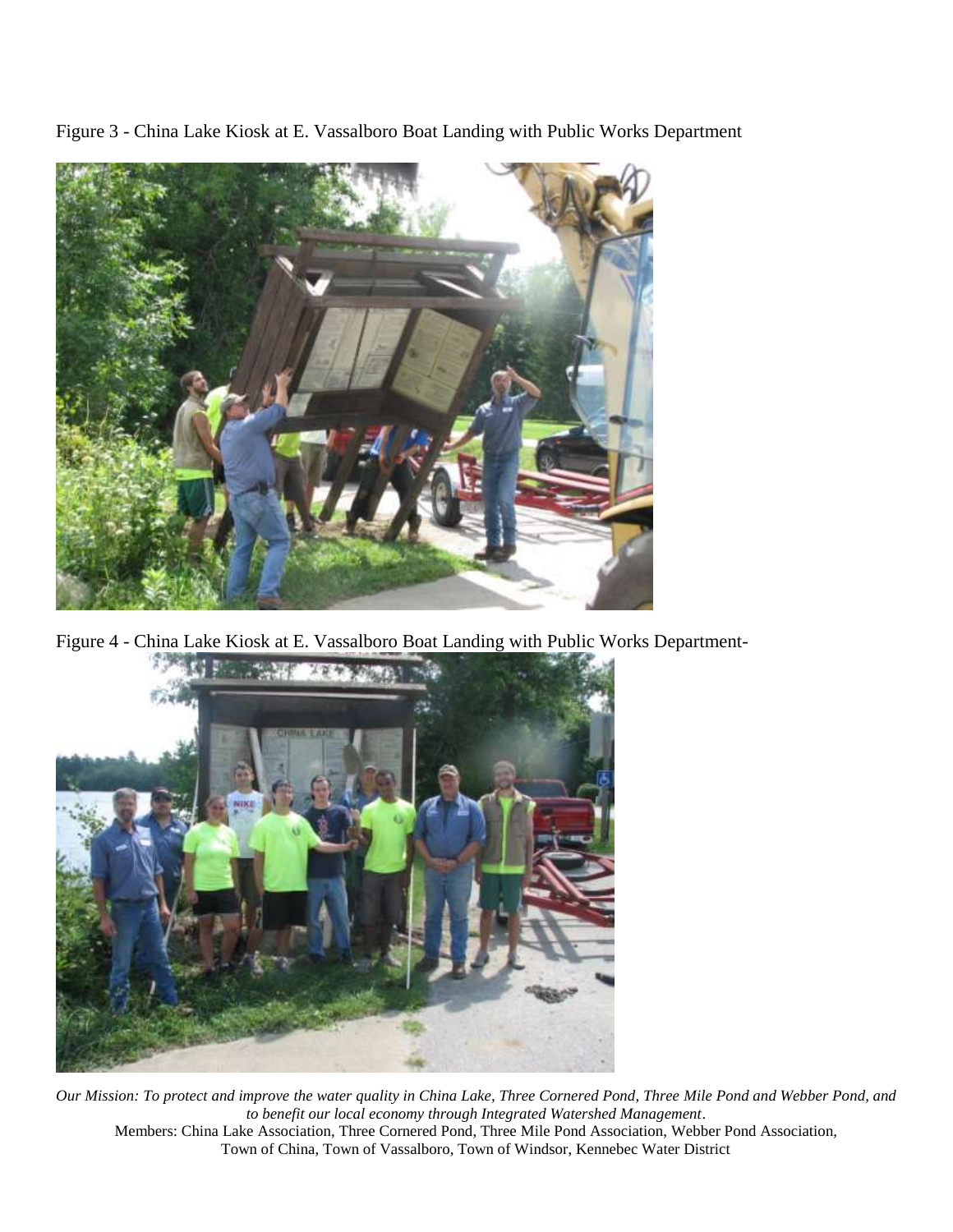Figure 5 – Seaward Mills Stream – DEP, NOAA, NRCS, DMR Agencies; CRLA, and Landowners survey meeting.

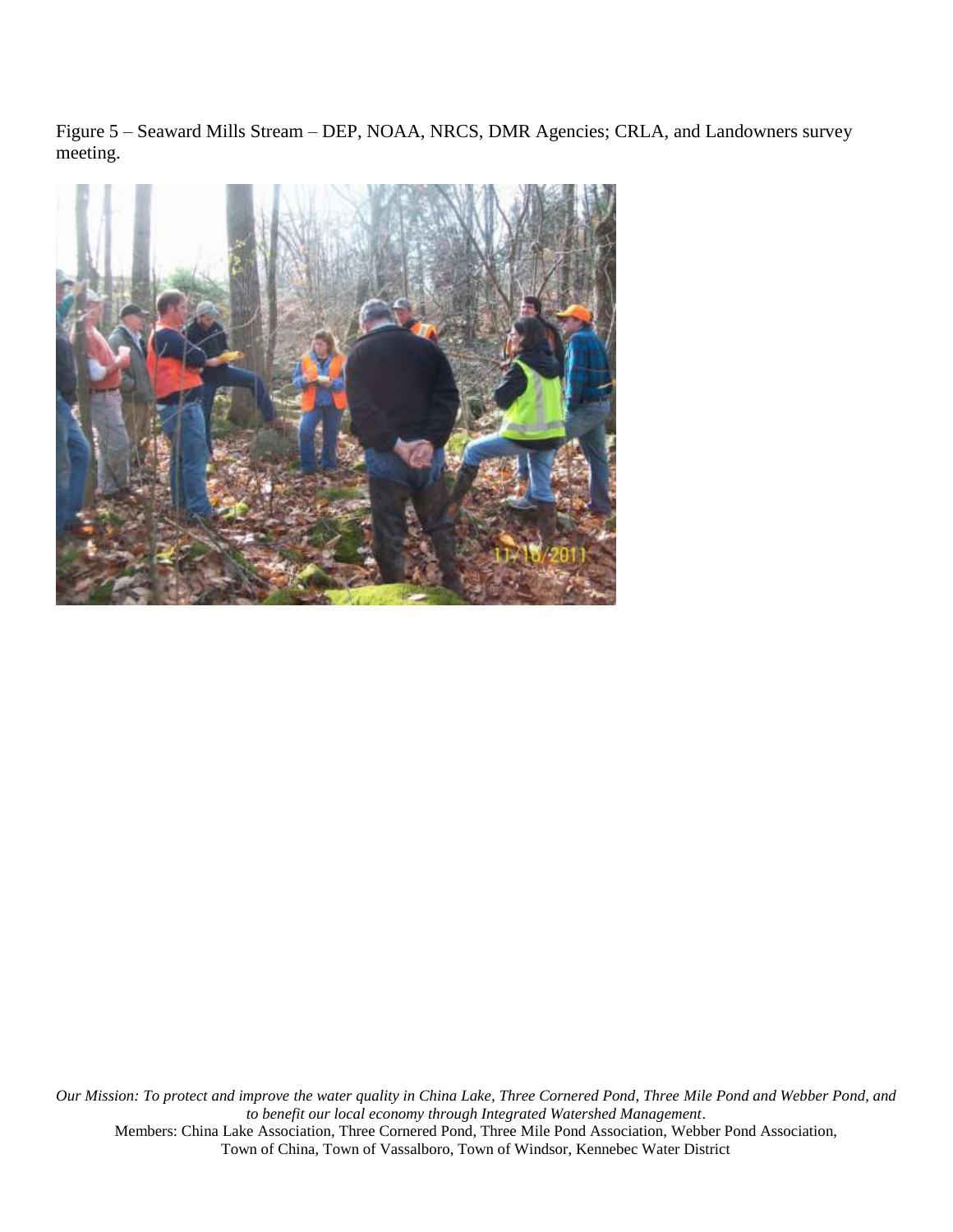Figure 6 – Seaward Mills Stream – Pre- Brush clearing



Figure 7 – Seaward Mills Stream – Post- Brush clearing by CRLA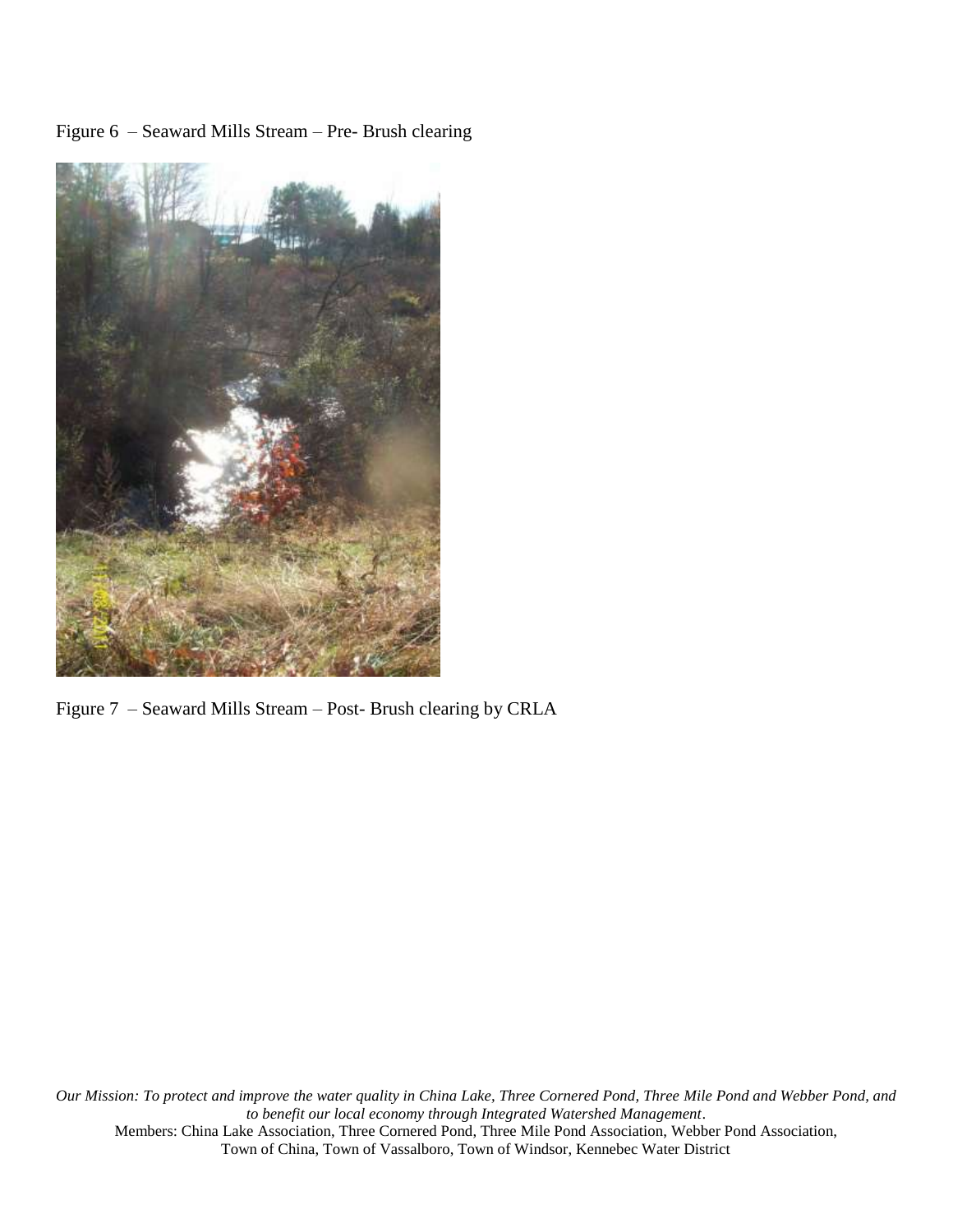

**Green Valley Campground # 1 Before After**

Eroding roadway on a steep hill leading to Webber Pond

Same road, resurfaced, crowned and ditching/ turnouts added #2, 12, 15, 16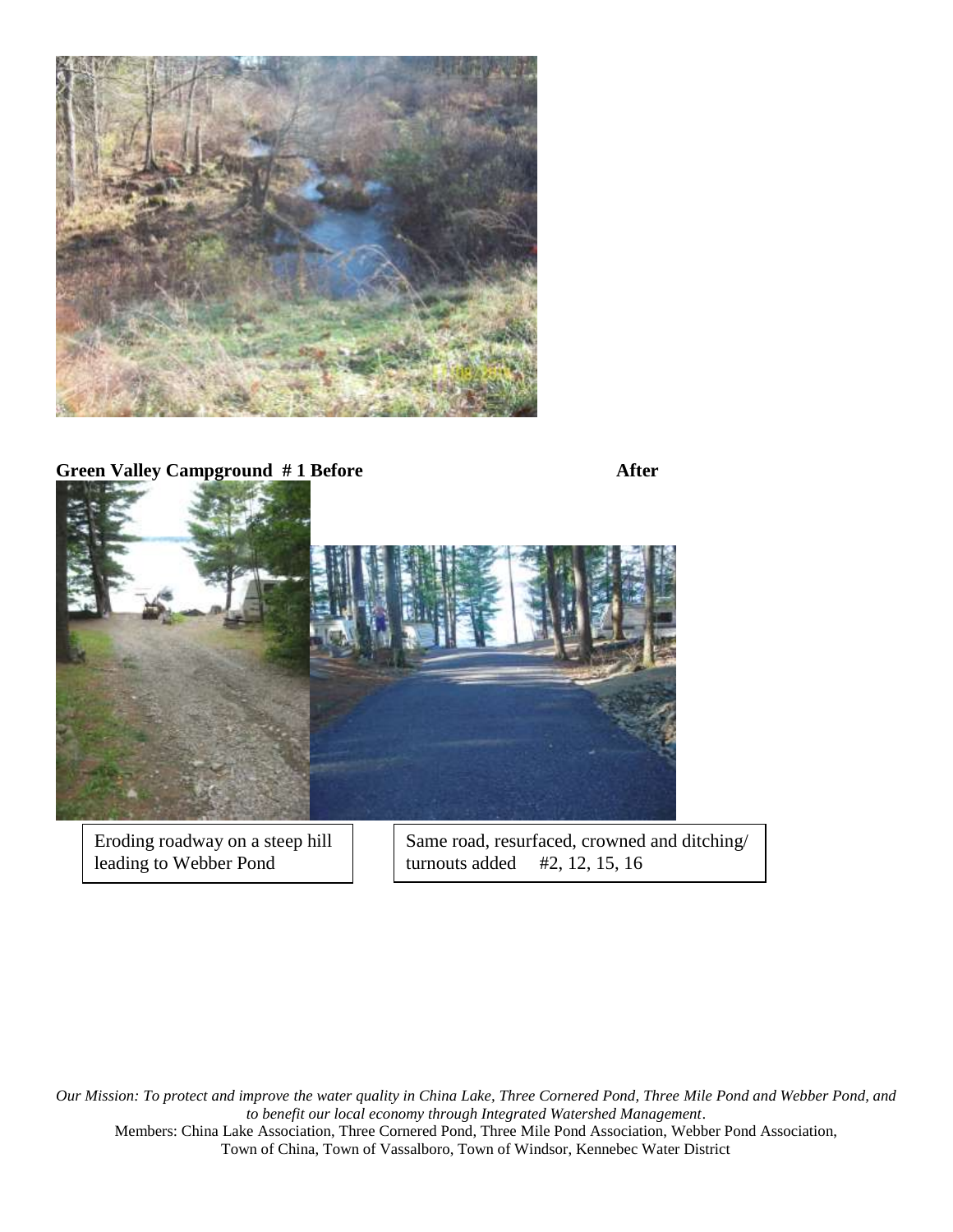

**Green Valley Campground # 2 Before After**





Area where road surface material from Site #1 accumulates

*Our Mission: To protect and improve the water quality in China Lake, Three Cornered Pond, Three Mile Pond and Webber Pond, and to benefit our local economy through Integrated Watershed Management*. ered Pond, Three Mile Pond Association, Webber Pond Association, alboro, Town of Windsor, Kennebec Water District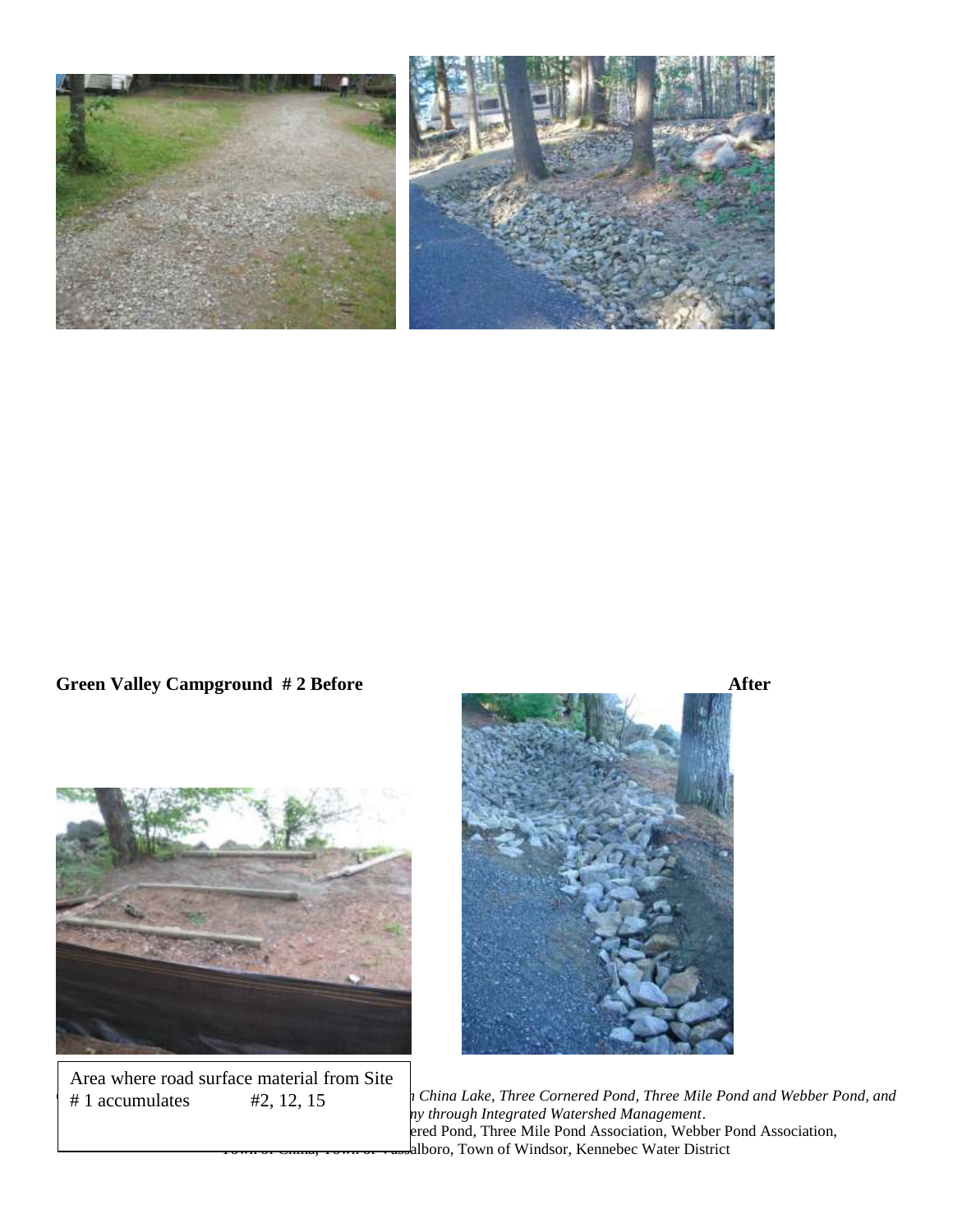

Rocked drainage diversion and plungepool to capture stormwater and any eroded road material from hill #2, 12, 15



Runoff area from ½ the campground and area of significant sheet flow and surface erosion #2, 10, 12, 15



Underdrain filter swale & site of future shrub plantings

*Our Mission: To protect and improve the water quality in China Lake, Three Cornered Pond, Three Mile Pond and Webber Pond, and to benefit our local economy through Integrated Watershed Management*.

Members: China Lake Association, Three Cornered Pond, Three Mile Pond Association, Webber Pond Association, Town of China, Town of Vassalboro, Town of Windsor, Kennebec Water District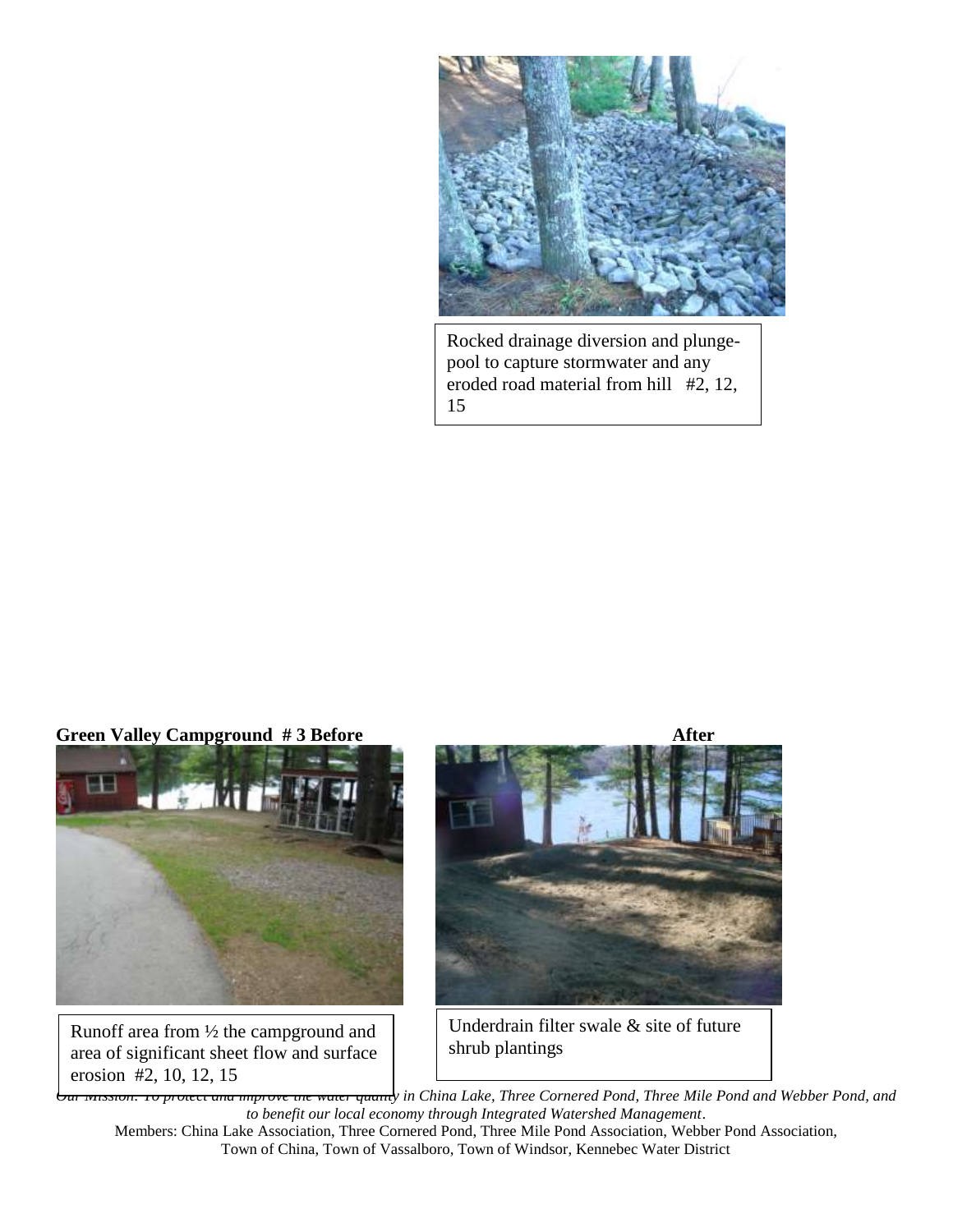

Areas beyond new filter swale will be mulched with ECM in spring of 2012 #2, 12, 15



Green Valley Campground #4 Before After